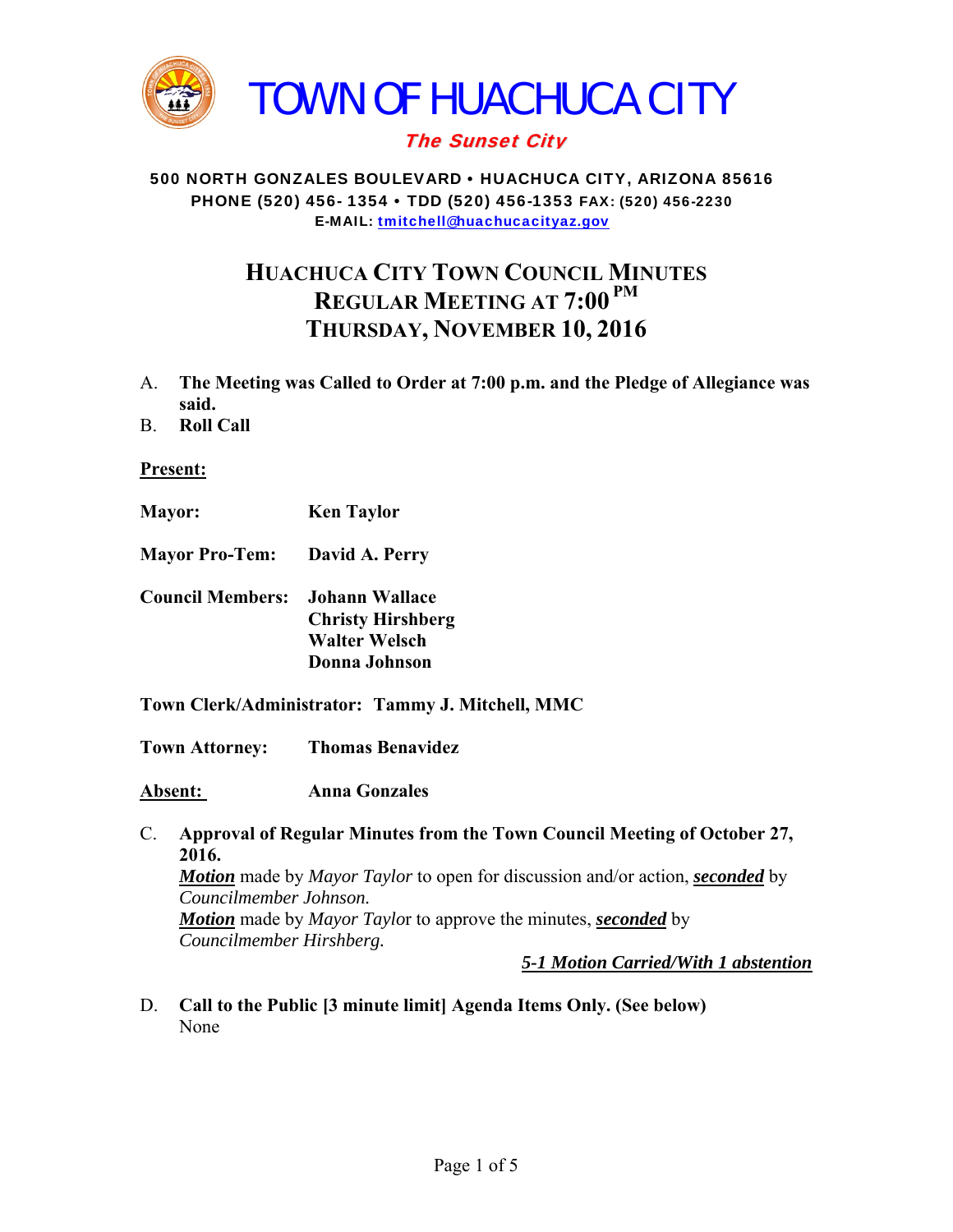## E. **Reports by Council Members and Officers:**

- 1. *Councilmember Welsch Library/Senior Center***-**Director Norris reported that Grasshopper will be installing the landscaping rocks and an irrigation system for the Discovery Garden. We are finishing up the advanced sign language classes and are going to start the basic again at the beginning of the year. The library had to order more library cards because the Library Con was successful and many people got a card with us. There is a young boy that came from Mexico to his family here and is deaf. Carmichael School contacted me to see if I could help once they heard from someone that we teach sign language. Director Norris to help him a little but he will need lots more help. With the Sign Language Grant we are making a Webinar so we can show other libraries how to hold these classes. Director Norris asked Mayor Taylor if he could be the conductor for Polar Express this year and he said he will check his schedule. Council member Welsch stated that the Senior Center is still serving meals and still receiving commodities.
- 2. *Councilmember Johann-Wallace-Planning and Zoning***-** Councilmember J. Wallace reported that the P&Z had a Workshop and are reviewing the sign code. Doc Johnson commented that we have worked on the metal building at the Powder Place next to DG and the Remote Control Remote Car Park is moving forward now. Also, the RV Ordinance we have looked at the whole town and those who complied got a permit and out of the entire town we have only 2 that we may have to cite or they may get a permit. Our weed cutting program went well. We have given out 60 permits for the building department. Doc Jim Johnson wished everyone a wonderful Thanksgiving. Mayor Taylor stated that there has been a lot of things done in town that take time and our departments are doing a great job.
- 3. *Council Member Hirshberg-Parks and Recreation***-**Council Member Hirshberg stated for Halloween we had over 150 kids turn out and had a lot of fun. Clerk Mitchell and Finance Clerk Ha passed out a lot of candy The Craft and Business Expo will be this weekend .
- 4. *Councilmember Johnson Public Safety-* Council member Johnson reported that so far this year the officers responded to 1,500 calls for service. Affected 1,000 traffic stops, Issued 288 warnings and equipment repair orders with 374 separate violations and issued 663 separate charges on 500 tickets. Animal control has responded to 205 calls for service. The Fire department has responded to 379 EMT calls and 61 Fire Calls. Dispatch has cleared 409 calls for service and answered 10,462 calls and greeted 4,354 visitors. Chief Thies let the council know he has taken a ride in the helicopter from the county and got a bird's eye view of the town. Mr. Kyle Arnett has graduated from the academy and is now on our force. We are having discussion on the body camera and it is a complex situation to have them so we are taking our time to put all this together. Council member Johnson thanked all veterans.
- 5. *Mayor Pro Tem Perry Public Works-* Council member Perry stated the Public Works is painting all the handicap lines making sure we are ADA compliant.
- 6. *Councilmember Gonzales Finance-* Clerk Mitchell stated the first week in December the Auditors and Accountants we be here to hopefully finish the Audit.
- 7. *Mayor- Has no report at this time.*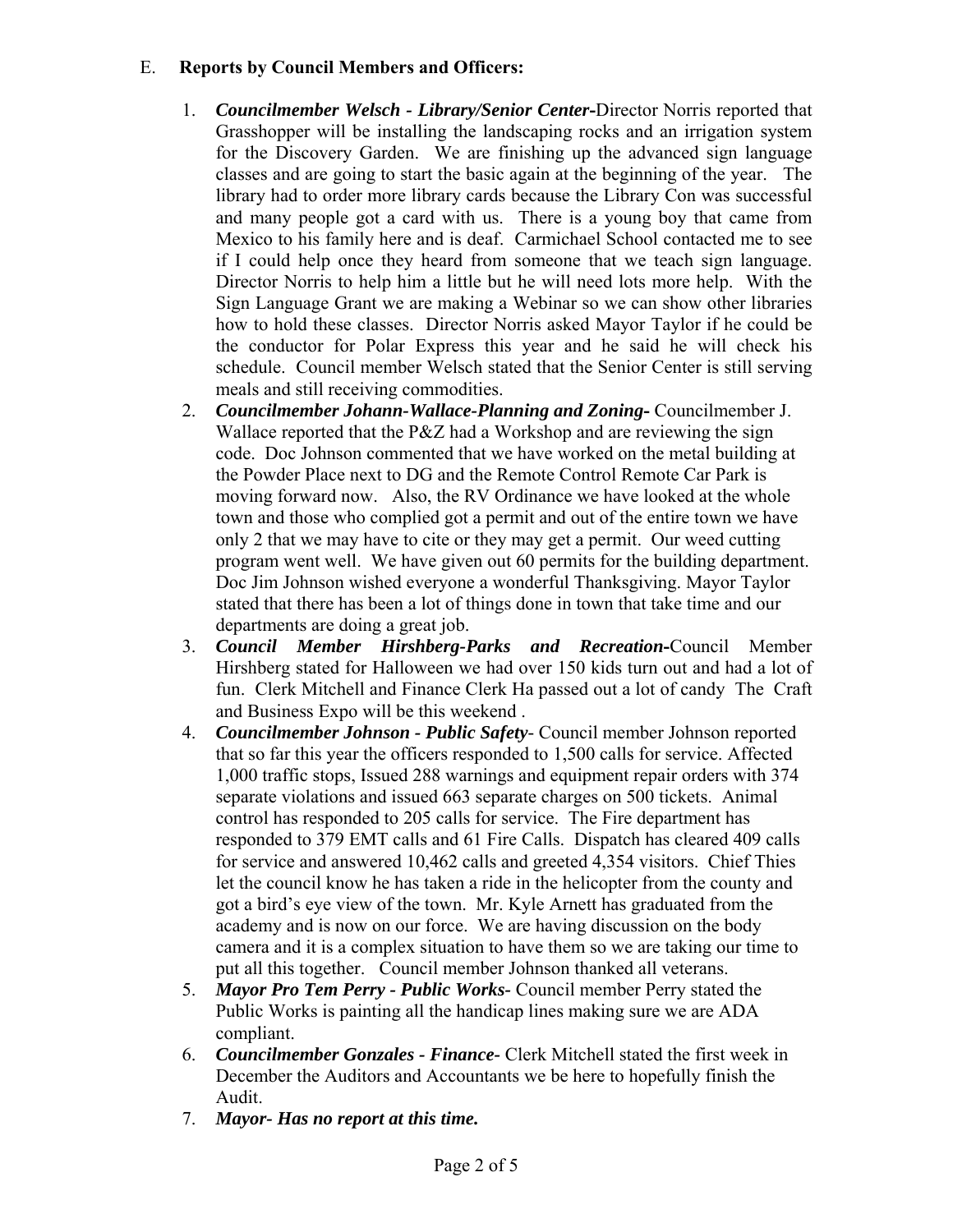- 8. *Tammy Mitchell Town Clerk's/Administrator Report-* Clerk Mitchell reported she sat in on a meeting and realized that the Town of Huachuca City is not part of the master plan with the county. After I realized this I got it all together and sent it out and we are good to go now. I would like to incorporate this plan into the 10 Development plan.
- F. **Unfinished Business: Discussion and/or action [Mayor Taylor]: Security planning for Town Hall, possibly including acquisition of metal detection and/or other security equipment.**

*Motion* made by *Mayor Taylor* to open for discussion and/or action, *seconded* by *Councilmember Johnson. Chief Thies said he can come up with many ways to have a security plan but he would like for the council to come up with ideas and he will go with it.* 

*No Action*

## G. **New Business:**

1. **Discussion and/or action [Mayor Taylor]: The Councilmember's who won election in the primary will take the oath of office, administered by Mayor Taylor, and will begin serving their new terms on the Town Council; those elected Councilmember's are: Cynthia Butterworth, Christy Hirshberg, Jane Hjeldness, Johann Wallace and Walter Welsch.** 

*Motion* made by *Mayor Taylor* to open for discussion and/or action, *seconded* by *Mayor Pro Tem Perry.* 

Mayor Pro Tem Perry thanked everyone for his time on the council. He thanked the staff for all of their help and kindness. At the Senior Center we have served over 12 thousand meals and I will still be there. Mr. Perry stated he is proud of Ms. Mitchell as Town Clerk she has done a great job. He hopes the council will continue to serve the citizens. He was thanked by the council and audience. The new council was sworn in and took their seats.

2. **Discussion and/or Action [Mayor Taylor]: Selection and appointment of new Mayor Pro Tem.** 

*Motion* made by *Mayor Taylor* to open for discussion and/or action, *seconded* by *Councilmember Wallace*

Mayor Appointed Councilmember Donna Johnson as Mayor Pro Tem.

*5-1 Motion Carried*

3. **Discussion and/or Action [Mayor Taylor]: Selection and Appointment of Council members to the Council Commissions: Library/Senior Center, Finance, Planning and Zoning, Public Safety, Public Works and Parks and Recreation.** 

*Motion* made by *Mayor Taylor* to open for discussion and/or action, *seconded* by *Mayor Pro Tem Johnson* Councilmember Welsch: Library/Senior Center

Councilmember Hjeldness: Finance

Mayor Pro Tem Johnson: Public Works

Councilmember Butterworth: Public Safety

Councilmember Hirshberg: Parks and Recreation

Councilmember J. Wallace: Planning and Zoning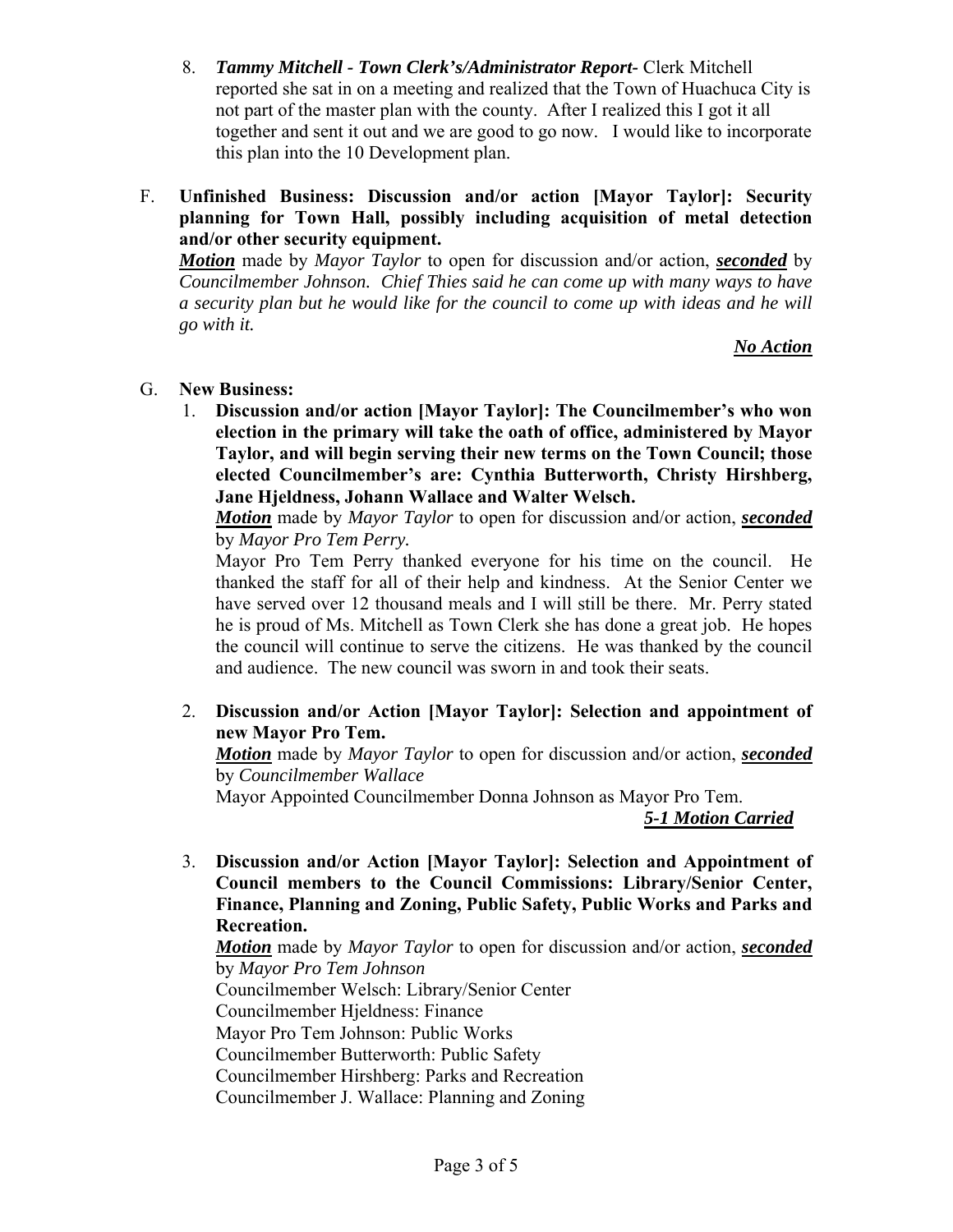4. **Discussion and/or Action [Councilmember Johnson]: Presentation by Richard Hummel concerning a Men's baseball league to play at Keeline Park.** 

*Item pulled by Mayor Pro Tem Jonson*

- 5. **Discussion and/or Action [Mayor Taylor]: Setting a date for Goals and planning meeting to include a financial status update.** *Motion* made by *Mayor Taylor* to open for discussion and/or action, *seconded* by *Mayor Pro Tem Johnson*
- 6. **Discussion and/or Action [Town Attorney]: Presentation concerning possible Legislative changes coming to the Public Safety Personnel Retirement System.**

*Motion* made by *Mayor Taylor* to open for discussion and/or action, *seconded* by *Mayor Pro Tem Johnson. Attorney Benavidez gave an update on the PSPR retirement.* 

H. **Payment Approval Report in the amount of \$52,652.15:**  *Motion* made by *Mayor Taylor* to open for discussion and/or action, *seconded* by *Councilmember Hirshberg. Motion* made by *Mayor Taylor* to approve the payment of \$52,652.15, *seconded* by *Councilmember Hirshberg.*

 *7-0 Motion Carried*

I. **Call to the Public: [3 min. limit] ARS38-431-01 Public body may make an open call to the public during a public meeting, subject to reasonable time, place and manner restrictions, to allow individuals to address the public body on any issue within the jurisdiction of the public body. At the conclusion of an open call to the public, individual members of the public body may respond to criticism made by those who have addressed the public body, may ask staff to review a matter or may ask that a matter be put on a future agenda. However, members of the public body shall not discuss or take legal action on matters raised during an open call to the public unless the matters are properly noticed for discussion and legal action.** 

The Council had no call slips at this time.

- J. **Discussion and/or Action [Town Clerk]: Items to be placed on the next agenda.**
- K. **Adjournment: 8:08p.m.**  *Motion* made by *Mayor Taylor* to adjourn, *seconded* by *Mayor Pro Tem Johnson. 7-0 motion Carried*

Approved by Mayor Taylor on November 23, 2016.

Mayor, Kenneth Taylor